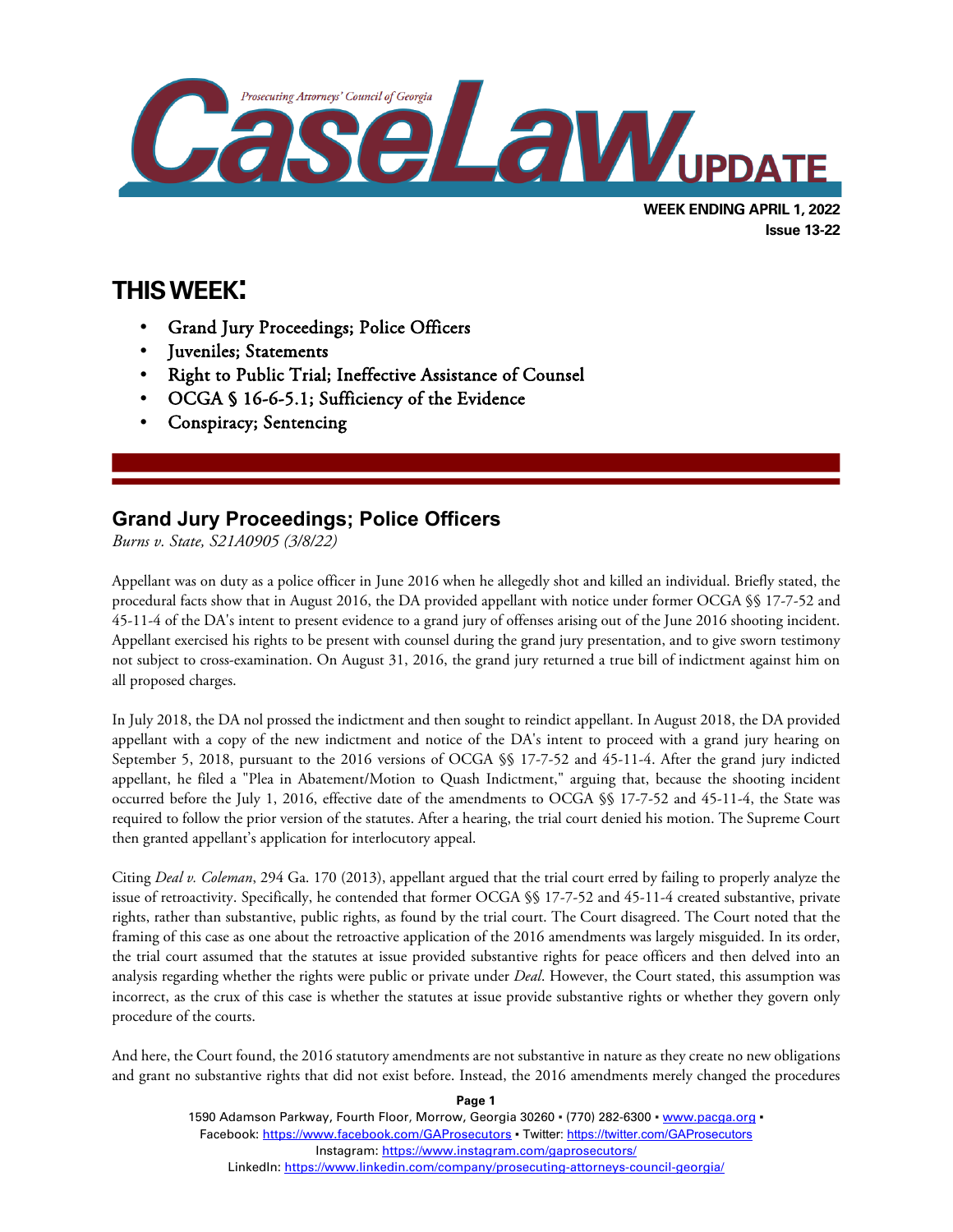

for providing notice of a grand jury hearing to an accused police officer and the procedures under which an accused officer may be present during and provide evidence by sworn testimony at that hearing. While these may be important and valuable rights, they are procedural, not substantive, in nature. Therefore, the Court concluded, because the 2016 amendments to OCGA §§ 17-7-52 and 45-11-4 are procedural, and because the amended statutes were in effect at the time of appellant's grand jury proceeding, they governed that proceeding.

Nevertheless, appellant argued, the trial court's order allowed an unconstitutional ex post facto application of the 2016 amendments. The Court again disagreed, because the 2016 amendments are procedural in nature, and the prohibition on ex post facto laws applies only to substantive, not procedural, rights.

## **Juveniles; Statements**

*Daniels v. State, S21A1268 (3/8/22)*

Appellant was convicted of felony murder in connection with the shooting death of Kenneth Moore; the aggravated assaults of Jai Williams, Jamal Williams, and James Williams; the theft of vehicles belonging to Jamal Williams, Marcus Jones, and Alvin Walker; and other offenses. The evidence, very briefly stated, showed that during the early morning of December 17, 2017, appellant stole a truck belonging to Jones at Jones's residence. The next day, appellant and another person kicked in the back door of Moore's house and stole numerous items. Moore returned home during the break-in and appellant shot him. On December 24, appellant stole Walker's vehicle from Walker's residence. On Christmas Day, 2017, appellant and two others stole Jamal Williams's vehicle as it sat idling at his parents' home. Williams, his father, and brother then gave chase in the father's vehicle. Appellant and the Williamses got into a shoot-out at Belvedere Park and Jamal Williams was shot by appellant. The vehicle was recovered by the Williamses and returned to the parents' house. Appellant was arrested at his home on Jan. 11, 2018, taken to the police station and questioned by multiple officers (although not at the same time) for five to six hours on a wide range and number of incidents. Appellant was 14 years old at the time of the crimes and when he was interviewed by the police.

Appellant argued that his statements to the police should have been excluded because the officers who arrested and interviewed him did not comply with OCGA § 15-11-502 (a) (3), which provides, in relevant part that "[a] person taking an alleged delinquent child into custody, with all reasonable speed and without first taking such child elsewhere, shall . . . [b]ring such child immediately before the juvenile court or promptly contact a juvenile court intake officer." OCGA § 15-11-502 (b) provides an exception to this requirement. Subsection (b) provides that, notwithstanding the general rule of subsection (a), "a law enforcement officer may detain an alleged delinquent child for a reasonable period of time sufficient to conduct interrogations and perform routine law enforcement procedures including but not limited to fingerprinting, photographing, and the preparation of any necessary records." Specifically, he contended that his detention for questioning violated these provisions of the Juvenile Code because he was not brought before a juvenile court until the next day.

The Court determined that because his arguments were not made until after trial, its review was limited to whether there was plain error. The Court noted that although the application of the exception set forth in OCGA § 15-11-502 (b) appeared to be a matter of first impression for this Court, subsection (b) plainly authorized the police to detain and interrogate appellant for a reasonable period of time after his arrest. And the Court stated, it could not say that a period of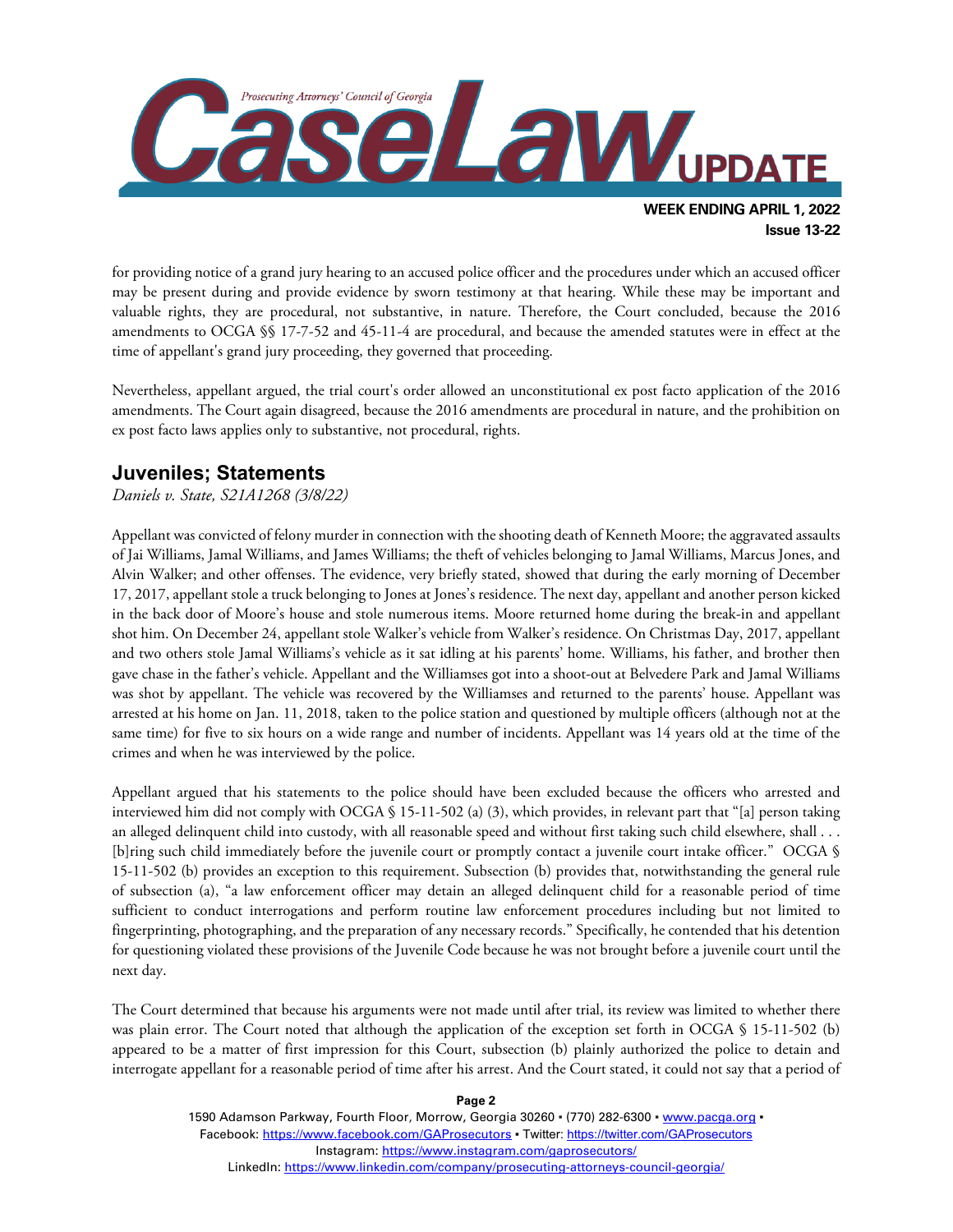

roughly five and a half to six hours was an obviously unreasonable time for interrogation in this case, particularly given the range and number of incidents about which appellant was questioned by the police.

Appellant also argued that he was first brought before the juvenile court at 1:30 p.m. on January 12, the day after his interviews with the police. However, the Court noted, he did not point to anything in the record to support that assertion, nor did he even assert what happened during the intervening hours, such as whether a juvenile court intake officer was contacted. Thus, he failed to show that any such delay was obviously unreasonable, such that it was an obvious error under OCGA § 15-11 502 (b).

Next, appellant argued that he did not knowingly and voluntarily waive his constitutional rights before making the incriminating statements and that they should have been excluded by the trial court under the test set forth in *Riley v. State*, 237 Ga. 124 (1976). *Riley* provided that in evaluating whether a juvenile defendant knowingly and voluntarily waived his *Miranda* rights during an interrogation, the courts are to consider the following nine factors: 1) age of the accused; (2) education of the accused; (3) knowledge of the accused as to both the substance of the charge and the nature of his rights to consult with an attorney and remain silent; (4) whether the accused is held incommunicado or allowed to consult with relatives, friends, or an attorney; (5) whether the accused was interrogated before or after formal charges had been filed; (6) methods used in interrogation; (7) length of interrogations; (8) whether or not the accused refused to voluntarily give statements on prior occasions; and (9) whether the accused has repudiated an extra judicial statement at a later date. Appellant argued that the trial court misapplied the *Riley* factors in reaching its conclusion that his statements were admissible.

After reviewing, in detail, the facts applicable to each of the *Riley* factors, the Court found that although some factors weighed against the trial court's ultimate determination that appellant's statements were admissible under *Riley*, it could not say that the trial court erred. Appellant, who the record showed was nearly 15 years old and could read and write, was clearly advised of his rights twice and appeared to understand them. And although his interviews were fairly lengthy, there was nothing in the record to suggest that he was coerced, intimidated, threatened, or held incommunicado by the police. He was permitted to speak with his mother and was given food and drink at the police station. He never asked to speak with a lawyer or anyone else. Under these circumstances, it could not be said that the trial court erred in concluding that, under the totality of the circumstances, appellant made a knowing and voluntary waiver of his *Miranda* rights under the *Riley* factors.

## **Right to Public Trial; Ineffective Assistance of Counsel**

*Alexander v. State, S21G0112 (3/15/22)*

Appellant was convicted of multiple sexual offenses against his two stepdaughters, both of whom were under the age of 16 at the time of trial. Briefly stated, the record showed that at the State's request and with the consent (or at least without objection) of appellant's counsel, the courtroom was cleared during the testimony of the two victims and a child advocate who interviewed the younger victim. The only exception to this was that the victims' uncle, upon the request of the victims and the State, was allowed to remain in the courtroom. Appellant's parents were among the group of spectators that were asked to leave.

> 1590 Adamson Parkway, Fourth Floor, Morrow, Georgia 30260 · (770) 282-6300 · [www.pacga.org](http://www.pacga.org/) · Facebook:<https://www.facebook.com/GAProsecutors> . Twitter[: https://twitter.com/GAProsecutors](https://twitter.com/GAProsecutors) Instagram[: https://www.instagram.com/gaprosecutors/](https://www.instagram.com/gaprosecutors/) LinkedIn:<https://www.linkedin.com/company/prosecuting-attorneys-council-georgia/>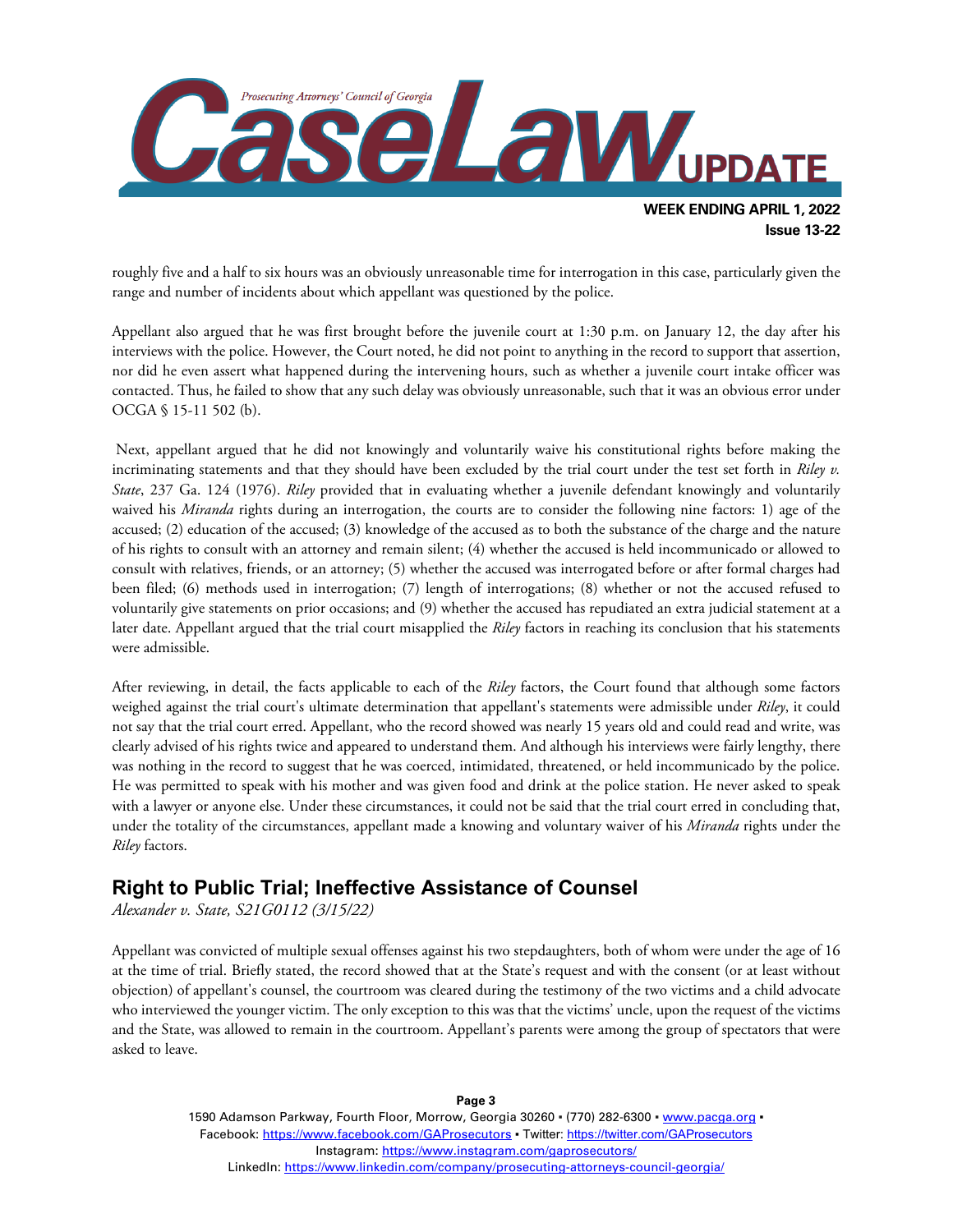

Following trial, appellate counsel filed a motion for new trial, alleging that trial counsel rendered ineffective assistance by failing to object to the partial closure of the courtroom. Relying on *Reid v. State*, 286 Ga. 484, 488 (3) (b) (2010), the trial court rejected appellant's claim. The Court of Appeals affirmed, also relying on *Reid*. See *Alexander v. State*, 356 Ga. App. 392, 394-395 (2) (a) (2020). The Court granted appellant's petition for a writ of certiorari.

Appellant contended that the partial closure deprived him of his public-trial right under the Sixth Amendment. Specifically, the trial court failed to follow *Presley v. Georgia*, 558 U.S. 209, 214 (130 SCt 721, 175 LE2d 675) (2010) by not conducting any inquiry or making any findings regarding the interests to be advanced by the closure, whether the closure was broader than necessary to advance those interests, and whether there were alternatives to closure. Moreover, he argued, had his trial counsel objected to the partial closure and had the objection been overruled, he would have been entitled to have his convictions reversed on direct appeal without the need to show actual harm because a courtroom closure during witness testimony in violation of a defendant's right to a public trial under the Sixth Amendment is a "structural" error.

However, the Court stated, where, as here, no objection to an alleged error is raised at trial and the error is raised only through a claim of ineffective assistance of counsel, *Strickland v. Washington* ordinarily requires the defendant to show not only that his counsel performed deficiently by not objecting, but also that the deficiency caused prejudice, meaning a reasonable probability that, but for the deficiency, the outcome of the trial would have been different. Applying *Strickland*, the Court held in *Reid* that even when a courtroom closure would necessitate reversal had an objection been preserved, in order to satisfy the prejudice prong of the *Strickland* test, the defendant is required to demonstrate a reasonable probability that the outcome of the trial would have been different had his counsel objected to the closure.

Nevertheless, appellant argued, *Reid* was decided before the U. S. Supreme Court's decision in *Weaver v. Massachusetts*, \_\_\_ U.S. \_\_\_ (137 SCt 1899, 198 LE2d 420) (2017). In *Weaver*, appellant argued, the Supreme Court decided that when it comes to courtroom closures, claims of ineffective assistance must ultimately concentrate on the fundamental fairness of the proceeding, rather than the higher standard of *Strickland* prejudice. Thus, appellant contended, the Court should overrule *Reid* and adopt the "fundamental fairness" test employed by the *Weaver*. The Court disagreed.

The Court found that *Weaver* did not actually establish any new test for evaluating claims of ineffective assistance of counsel, and there are sound reasons to continue applying *Reid*'s holding to such claims. Thus, the Court stated, it would continue to adhere to *Reid* and declined appellant's invitation to overrule it.

Applying *Reid*, the Court found that appellant failed to carry his burden of showing a reasonable probability that the outcome of his trial would have been different but for his counsel's failure to object to the closure of the courtroom during the witnesses' trial testimony. The Court noted that in his testimony at the hearing on his motion for new trial, appellant suggested that, had his parents remained in the courtroom, the victims might have testified differently. But, the Court stated, such speculation is insufficient to establish prejudice in a claim of ineffective assistance of counsel. Therefore, because appellant did not make the requisite showing of prejudice, there was no error in the Court of Appeals' determination that appellant's claim of ineffective assistance of counsel must be rejected under *Reid*. Accordingly, the judgment of the Court of Appeals was affirmed.

> 1590 Adamson Parkway, Fourth Floor, Morrow, Georgia 30260 · (770) 282-6300 · www.pacqa.org · Facebook:<https://www.facebook.com/GAProsecutors> . Twitter[: https://twitter.com/GAProsecutors](https://twitter.com/GAProsecutors) Instagram[: https://www.instagram.com/gaprosecutors/](https://www.instagram.com/gaprosecutors/) LinkedIn:<https://www.linkedin.com/company/prosecuting-attorneys-council-georgia/>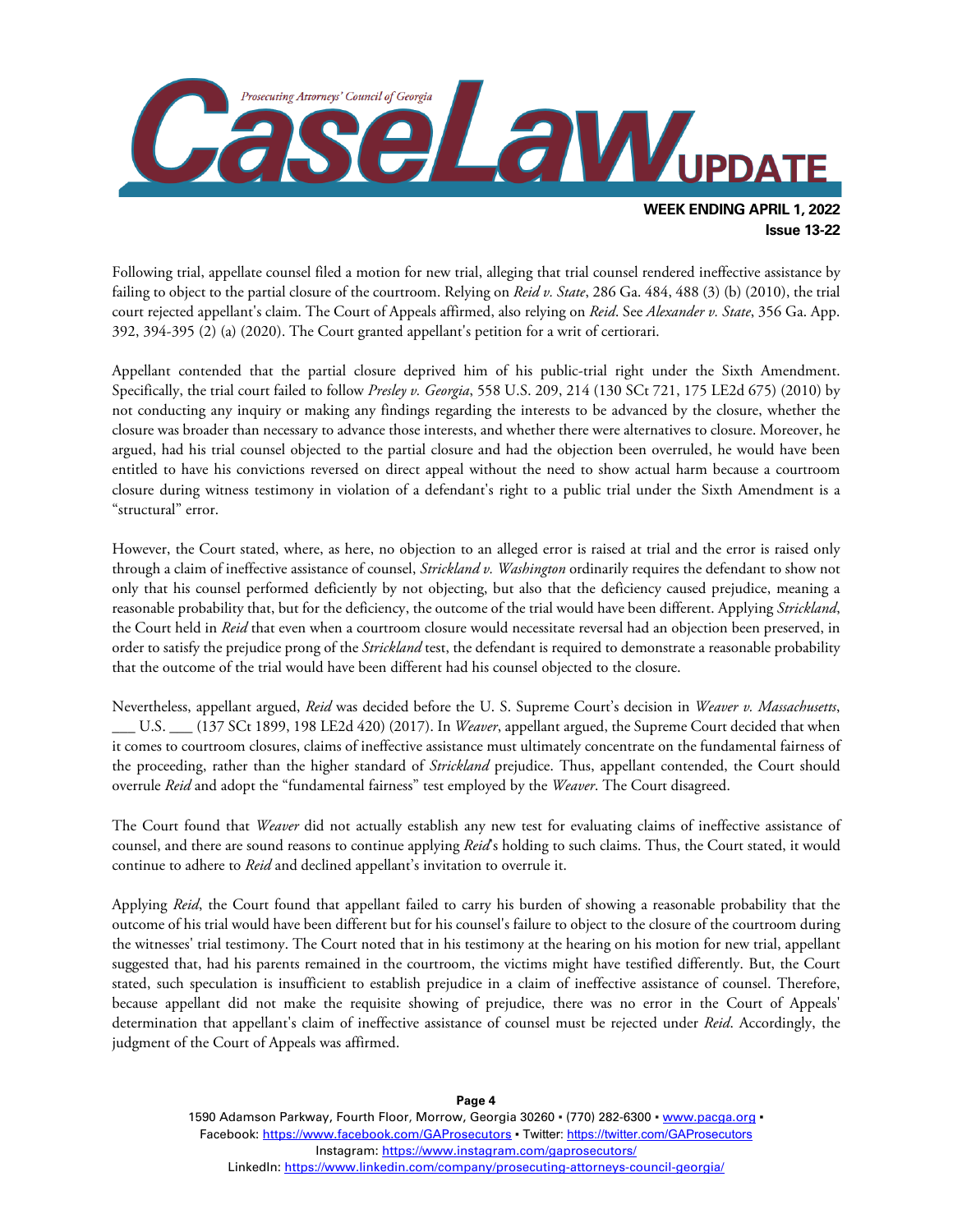

**Issue 13-22**

# **OCGA § 16-6-5.1; Sufficiency of the Evidence**

*Huggins v. State, A21A1694 (2/1/22)*

Appellant was convicted of sexual assault of a student and sexual battery. The evidence showed that appellant was a driving instructor at Lanier Technical College and the 16-year-old victim was a full-time high school student but was enrolled at Lanier Tech for on-the-road driving lessons. Appellant argued that Lanier Tech is not a "school" under OCGA § 16-6-5.1 (2016), and thus the evidence at trial was insufficient to sustain his conviction for sexual assault of a student. The Court disagreed.

The Court noted that applying the definition of "school" under OCGA § 16-6-5.1 was an issue of first impression. Nevertheless, even under a strict construction of the statute, Lanier Tech and its corresponding driver's education course met the definition of school under the 2016 version of OCGA § 16-6-5.1. Although the victim attended a separate high school and was not enrolled at the college, the definition of school included "educational program[s]," which encompassed the driver's education course. The college's driver's education course was established pursuant to Joshua's Law, and one of the purposes set out by the General Assembly in passing the law was that "the state should assist in getting more young people into . . . driver education and training programs." See Ga. L. 2005, p. 1461 § 2. And, in approving the curricula for driver's education courses, the State ensures that the courses "educate young drivers about safe driving practices and the traffic laws of this state and . . . train young drivers in the safe operation of motor vehicles." OCGA § 40-5-10 (a). Finally, OCGA § 16-6-5.1's definition of school included that the institution or program provide education to children "at any level, pre-kindergarten through twelfth grade, or the equivalent thereof if grade divisions are not used." OCGA § 16-6-5.1 (a) (5) (2016). The Court found that the college's driver's education course satisfied this requirement because the course was limited to drivers between the ages of 15 and 18. Accordingly, the Court concluded, the trial court did not err in finding that Lanier Tech and its corresponding driver's education course met the definition of school under OCGA § 16-6-5.1 (2016).

Next, appellant argued that he was not a "teacher' under OCGA § 16-6-5.1 (2016). The Court again disagreed. Unlike the defendants in *State v. Morrow*, 300 Ga. 403 (2016) (paraprofessional) and *State v. Rich*, 348 Ga. App. 467 (2019) (substitute teacher), appellant did the sort of things that teachers typically do. He instructed students in the classroom and on the road, was expected to know the subject material, graded tests, evaluated his students' driving performance, had discretion when instructing the students, trained other instructors, and was a certified driving instructor. Accordingly, the Court concluded, the trial court did not err in finding that appellant was a teacher under the 2016 version of OCGA § 16-6-5.1.

Nevertheless, appellant contended, he had no supervisory or disciplinary authority over the victim and was "simply the passenger in the vehicle with her[.]" However, the Court found, as the phrase is used in OCGA § 16-6-5.1 (b) (1), "supervisory or disciplinary authority" means "the power to direct and to enforce compliance." Here, appellant's job description included managing student behavior; he was in the car with the victim in a specialized driving instruction vehicle; and he instructed the victim on driving and corrected her behavior while on the road. Thus, the Court found, appellant had supervisory authority over the victim. during the driving lesson.

> 1590 Adamson Parkway, Fourth Floor, Morrow, Georgia 30260 · (770) 282-6300 · [www.pacga.org](http://www.pacga.org/) · Facebook:<https://www.facebook.com/GAProsecutors> . Twitter[: https://twitter.com/GAProsecutors](https://twitter.com/GAProsecutors) Instagram[: https://www.instagram.com/gaprosecutors/](https://www.instagram.com/gaprosecutors/) LinkedIn:<https://www.linkedin.com/company/prosecuting-attorneys-council-georgia/>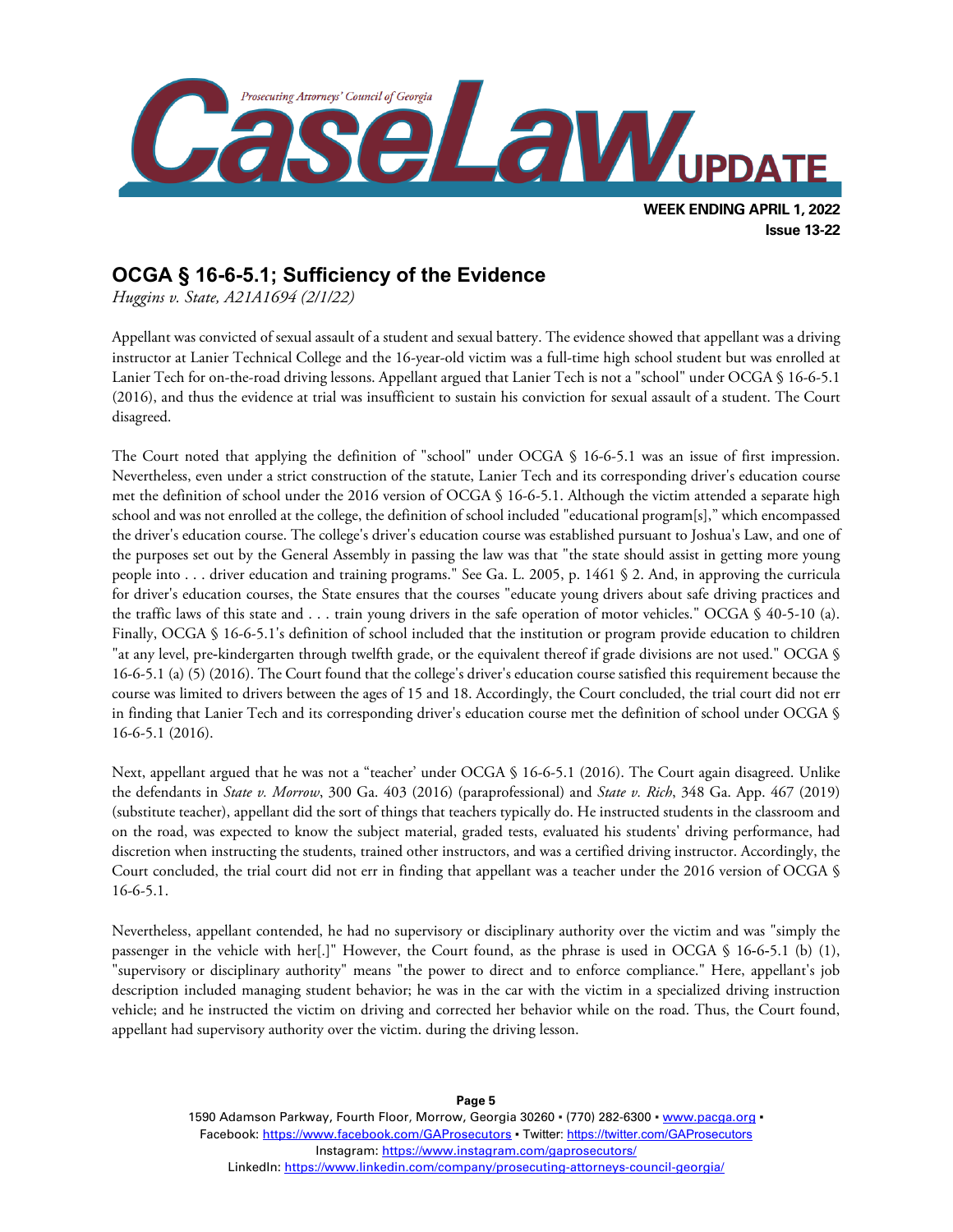

# **Conspiracy; Sentencing**

*Tucker v. State, A21A1760 A22A002 (2/4/22)*

Appellants, Jarvis and Jason Tucker, were convicted of four counts each of false imprisonment and kidnapping, three counts of aggravated assault, two counts of armed robbery, and one count each of conspiracy to commit armed robbery, conspiracy to commit burglary, burglary, first-degree cruelty to children, and possession of a firearm or knife during the commission of a felony. Very briefly, the evidence showed that early one morning in 2011, N. A. was exiting his car in his home driveway when a masked man carrying a walkie-talkie put a shotgun to his head. Almost immediately, two other masked, armed men joined them. They then took him inside and robbed him. When N.A.'s wife, K. A. emerged from her upstairs bedroom, she was accosted and brought downstairs. One intruder then woke up the couple's teenage son and brought him and the couple's three-year-old daughter downstairs. The victims were placed in the laundry room, while the intruders ransacked the home, before leaving the residence.

During the investigation, one of appellant's co-defendants agreed to work with the police. In 2016, with the help of the cooperating co-defendant, appellants met with an undercover agent and agreed to commit a similar home invasion. Eventually, appellants were arrested.

Jason contended that the trial court committed plain error by failing to instruct the jury that one cannot conspire with a government agent or informant. He contended that, absent such an instruction, the jury may have improperly convicted him of conspiracy (in Counts 1 and 2) based on his communications with government actors. The Court noted that Jason did not identify any binding precedent supporting this claim but rather cited only federal appellate court decisions. An error is plain if it is clear or obvious under current law. An error cannot be plain where there is no controlling authority on point. And while decisions of the federal courts of appeal are persuasive, they are not binding on Georgia appellate courts. Consequently, the Court concluded, Jason did not meet his burden of showing plain error in this regard.

Jarvis argued that the trial court erred in denying his motion for a directed verdict on Count 4 — possession of a firearm during the commission of a felony. He contended that this conviction cannot stand because the underlying felony conspiracy to commit an armed robbery — is not a "crime against or involving the person of another," as required by the applicable statutory scheme. The Court noted that the parties did not cite, and research did not reveal, any binding precedent addressing this issue. Nevertheless, the Court concluded that a conspiracy to commit an armed robbery necessarily involves the person of another in two ways, insofar as it requires at least one co-conspirator and at least one victim. And Jason's argument that conspiracy "is a crime of agreement, not a crime against a person" misses the mark on both points — in a conspiracy to commit an armed robbery, the very nature of the agreement itself requires both a coconspirator and a victim. That the victim here was fictional matters not for the Court's analysis. Because the agreement is the essence of a conspiracy, what matters is that the agreement itself entailed a victim. Thus, just as impossibility is not a defense to criminal attempt — another inchoate crime — impossibility here does not change the fact that Jason was found guilty of agreeing with another person to commit the armed robbery of another person. Therefore, the Court held, conspiracy to commit an armed robbery may form the basis for a conviction of possession of a firearm during the commission of a felony.

> 1590 Adamson Parkway, Fourth Floor, Morrow, Georgia 30260 · (770) 282-6300 · www.pacqa.org · Facebook:<https://www.facebook.com/GAProsecutors> . Twitter[: https://twitter.com/GAProsecutors](https://twitter.com/GAProsecutors) Instagram[: https://www.instagram.com/gaprosecutors/](https://www.instagram.com/gaprosecutors/) LinkedIn:<https://www.linkedin.com/company/prosecuting-attorneys-council-georgia/>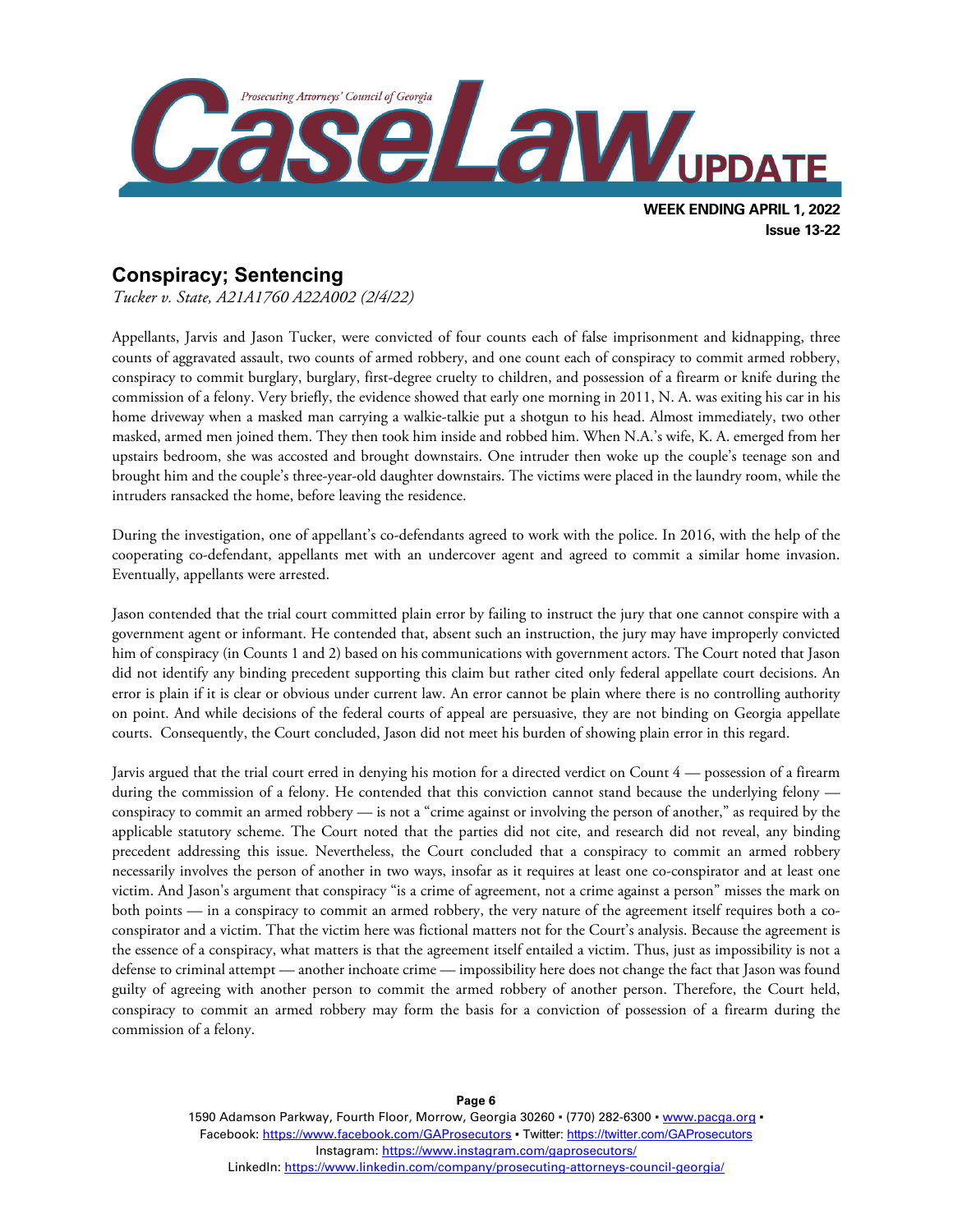

Appellants argued, and the State agreed, that the trial court erred by failing to merge his two conspiracy convictions. The Court found that they were convicted of two counts of conspiracy arising out of their plan to commit the fictitious 2016 home invasion: conspiracy to commit armed robbery (Count 1) and conspiracy to commit burglary (Count 2). Because both convictions arose out of the same agreement, appellants could be convicted of, and sentenced for only one count of conspiracy. Moreover, the trial court's error was not harmless because the total sentence imposed for the conspiracy convictions — twenty years (ten for each count) — exceeded the maximum for a single conspiracy conviction. Consequently, appellants were subject to a maximum sentence of ten years for conspiracy, and their twenty-year total sentences for the two conspiracy convictions required the Court to vacate the conspiracy conviction under Count 2 and remand the case to the trial court for resentencing.

Next, appellants argued that the trial court erred by failing to merge their convictions for the aggravated assaults with a firearm of N. A. and K. A. (Counts 13 and 14) into their convictions for the armed robberies of those victims (Counts 6 and 7). The State conceded that the convictions naming K. A. as a victim (Counts 7 and 14) should merge but maintained that the convictions naming N. A. as a victim (Counts 6 and 13) should stand. The Court agreed with the State.

Here, the aggravated assault and armed robbery of N. A. were two distinct episodes. The aggravated assault was completed when a co-defendant held a shotgun to N. A.'s head outside of his home and escorted him into the home. The armed robbery subsequently occurred when another co-defendant guarded N. A. with a revolver against a wall inside the home while another intruder removed his wallet and jewelry, and two other intruders ransacked the victims' home. Consequently, the convictions for the aggravated assault and armed robbery of N. A. (Counts 6 and 13) did not merge. However, the Court found, the aggravated assault and armed robbery of K. A. were both part of the same continuous transaction that began when one intruder pointed a gun at her, ordered her downstairs, and demanded money, jewelry, and the location of a safe. The trial court therefore should have merged the convictions for Counts 7 and 14. Consequently, the Court vacated the conviction for aggravated assault under Count 14 and instructed the trial court to resentence accordingly on remand.

Finally, although not addressed by any of the parties, the Court found that the trial court committed two sentencing errors that also required the Court to vacate some of appellants' sentences and remand for resentencing. First, Count 12 of the indictment charged appellants with the false imprisonment of N. A. and K. A.'s daughter S. A., who was three years old at the time. A defendant convicted of false imprisonment of a victim under the age of 14 and not the defendant's child is subject to a split sentence, which must include at least one year in prison, to be followed by at least one year of probation. OCGA §§ 16-5-41 (b), (c); 17-10-6.2 (a) (2), (b). A sentence that does not comply with the OCGA § 17-10-6.2 splitsentence requirement is void. The Court noted that it is required to correct a void sentence, regardless of whether either party has raised the error on appeal.

Thus, the Court found, under OCGA § 17-10-6.2, the trial court was required to impose a total sentence for appellants' convictions that included at least one year of probation. See OCGA §§ 16-5-41 (c); 17-10-6.2 (a) (2), (b). Consequently, their ten-year prison sentences for Count 12, which included no probation, was void. Therefore, the Court vacated those sentences and instruct the trial court to resentence appellant in accordance with OCGA § 17-10-6.2 on remand.

> 1590 Adamson Parkway, Fourth Floor, Morrow, Georgia 30260 · (770) 282-6300 · www.pacqa.org · Facebook:<https://www.facebook.com/GAProsecutors> . Twitter[: https://twitter.com/GAProsecutors](https://twitter.com/GAProsecutors) Instagram[: https://www.instagram.com/gaprosecutors/](https://www.instagram.com/gaprosecutors/) LinkedIn:<https://www.linkedin.com/company/prosecuting-attorneys-council-georgia/>